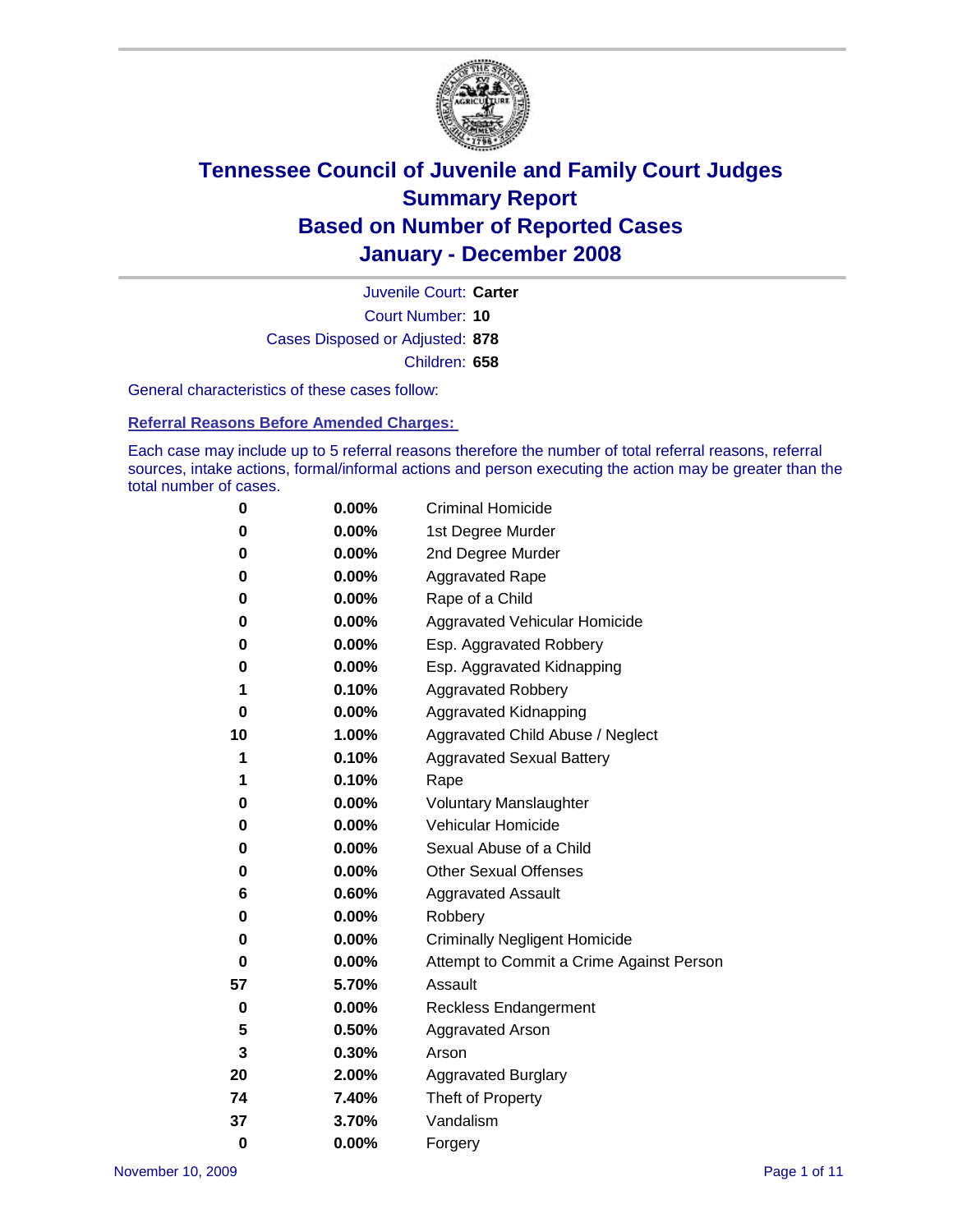

Court Number: **10** Juvenile Court: **Carter** Cases Disposed or Adjusted: **878** Children: **658**

#### **Referral Reasons Before Amended Charges:**

Each case may include up to 5 referral reasons therefore the number of total referral reasons, referral sources, intake actions, formal/informal actions and person executing the action may be greater than the total number of cases.

| 0            | 0.00%    | <b>Worthless Checks</b>                                     |
|--------------|----------|-------------------------------------------------------------|
| $\mathbf 2$  | 0.20%    | Illegal Possession / Fraudulent Use of Credit / Debit Cards |
| 15           | 1.50%    | <b>Burglary</b>                                             |
| 0            | $0.00\%$ | Unauthorized Use of a Vehicle                               |
| $\mathbf 2$  | 0.20%    | <b>Cruelty to Animals</b>                                   |
| $\bf{0}$     | $0.00\%$ | Sale of Controlled Substances                               |
| 17           | 1.70%    | <b>Other Drug Offenses</b>                                  |
| 3            | 0.30%    | Possession of Controlled Substances                         |
| 0            | 0.00%    | <b>Criminal Attempt</b>                                     |
| 0            | 0.00%    | Carrying Weapons on School Property                         |
| 4            | 0.40%    | Unlawful Carrying / Possession of a Weapon                  |
| $\mathbf 2$  | 0.20%    | <b>Evading Arrest</b>                                       |
| $\mathbf{2}$ | 0.20%    | Escape                                                      |
| $\mathbf 2$  | 0.20%    | Driving Under Influence (DUI)                               |
| 3            | 0.30%    | Possession / Consumption of Alcohol                         |
| 5            | 0.50%    | Resisting Stop, Frisk, Halt, Arrest or Search               |
| 0            | $0.00\%$ | <b>Aggravated Criminal Trespass</b>                         |
| 11           | 1.10%    | Harassment                                                  |
| $\bf{0}$     | 0.00%    | Failure to Appear                                           |
| 5            | 0.50%    | Filing a False Police Report                                |
| $\mathbf 2$  | 0.20%    | Criminal Impersonation                                      |
| 5            | 0.50%    | <b>Disorderly Conduct</b>                                   |
| 6            | 0.60%    | <b>Criminal Trespass</b>                                    |
| 15           | 1.50%    | <b>Public Intoxication</b>                                  |
| $\bf{0}$     | 0.00%    | Gambling                                                    |
| 119          | 11.90%   | Traffic                                                     |
| $\bf{0}$     | 0.00%    | <b>Local Ordinances</b>                                     |
| $\mathbf 2$  | 0.20%    | Violation of Wildlife Regulations                           |
| $\bf{0}$     | 0.00%    | Contempt of Court                                           |
| 45           | 4.50%    | Violation of Probation                                      |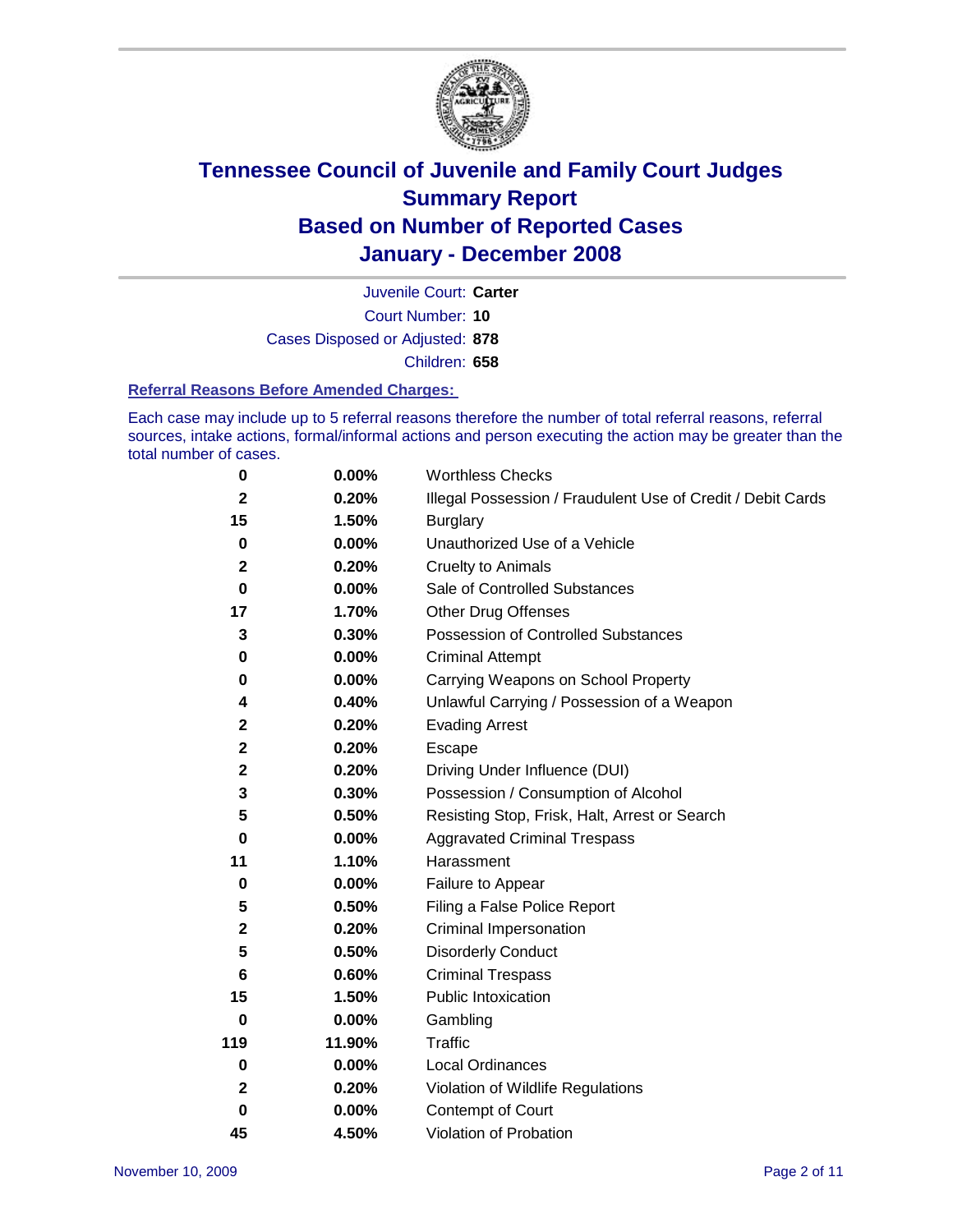

Court Number: **10** Juvenile Court: **Carter** Cases Disposed or Adjusted: **878** Children: **658**

#### **Referral Reasons Before Amended Charges:**

Each case may include up to 5 referral reasons therefore the number of total referral reasons, referral sources, intake actions, formal/informal actions and person executing the action may be greater than the total number of cases.

| $\mathbf 2$ | 0.20%    | Violation of Aftercare                 |
|-------------|----------|----------------------------------------|
| 3           | 0.30%    | <b>Unruly Behavior</b>                 |
| 49          | 4.90%    | Truancy                                |
| 18          | 1.80%    | In-State Runaway                       |
| $\bf{0}$    | 0.00%    | Out-of-State Runaway                   |
| 54          | 5.40%    | Possession of Tobacco Products         |
| 0           | $0.00\%$ | Violation of a Valid Court Order       |
| 0           | 0.00%    | Violation of Curfew                    |
| 0           | $0.00\%$ | Sexually Abused Child                  |
| 0           | 0.00%    | <b>Physically Abused Child</b>         |
| 77          | 7.70%    | Dependency / Neglect                   |
| 10          | 1.00%    | <b>Termination of Parental Rights</b>  |
| 0           | $0.00\%$ | <b>Violation of Pretrial Diversion</b> |
| 0           | $0.00\%$ | Violation of Informal Adjustment       |
| 0           | $0.00\%$ | <b>Judicial Review</b>                 |
| 0           | $0.00\%$ | <b>Administrative Review</b>           |
| 0           | $0.00\%$ | <b>Foster Care Review</b>              |
| 28          | 2.80%    | Custody                                |
| 9           | 0.90%    | Visitation                             |
| 38          | 3.80%    | Paternity / Legitimation               |
| 225         | 22.50%   | <b>Child Support</b>                   |
| 0           | $0.00\%$ | <b>Request for Medical Treatment</b>   |
| 0           | 0.00%    | <b>Consent to Marry</b>                |
| 5           | 0.50%    | Other                                  |
| 1,000       | 100.00%  | <b>Total Referrals</b>                 |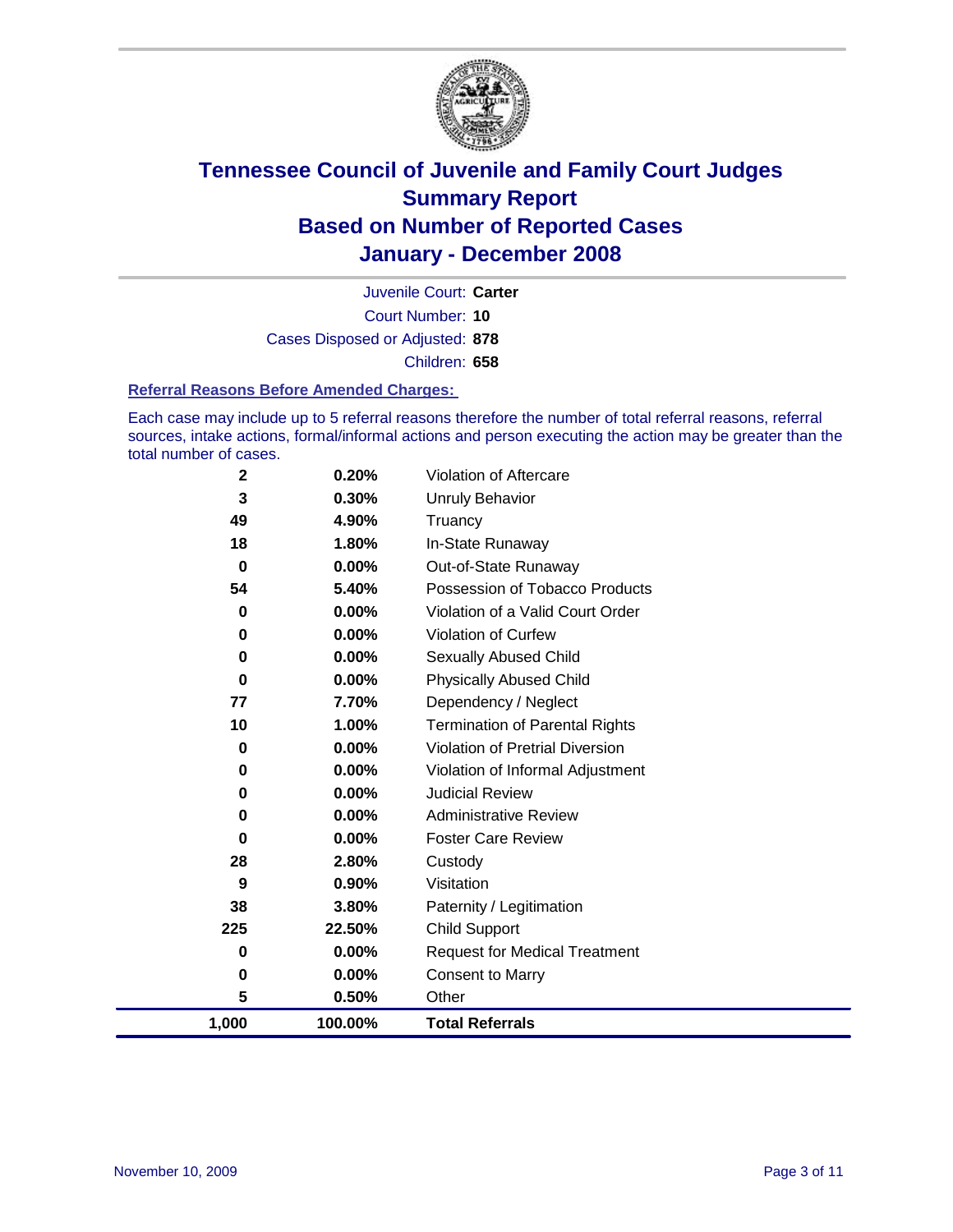

|                            |                                 | Juvenile Court: Carter            |  |  |  |  |
|----------------------------|---------------------------------|-----------------------------------|--|--|--|--|
| Court Number: 10           |                                 |                                   |  |  |  |  |
|                            | Cases Disposed or Adjusted: 878 |                                   |  |  |  |  |
|                            |                                 | Children: 658                     |  |  |  |  |
| <b>Referral Sources: 1</b> |                                 |                                   |  |  |  |  |
| 399                        | 39.90%                          | Law Enforcement                   |  |  |  |  |
| 248                        | 24.80%                          | Parents                           |  |  |  |  |
| 57                         | 5.70%                           | <b>Relatives</b>                  |  |  |  |  |
| $\mathbf{2}$               | 0.20%                           | Self                              |  |  |  |  |
| 69                         | $6.90\%$                        | School                            |  |  |  |  |
| 0                          | $0.00\%$                        | <b>CSA</b>                        |  |  |  |  |
| 0                          | $0.00\%$                        | <b>DCS</b>                        |  |  |  |  |
| 0                          | $0.00\%$                        | <b>Other State Department</b>     |  |  |  |  |
| 0                          | $0.00\%$                        | <b>District Attorney's Office</b> |  |  |  |  |
| 35                         | 3.50%                           | <b>Court Staff</b>                |  |  |  |  |

 **6.00%** Social Agency **2.10%** Other Court

**0.50%** Child & Parent

**1,000 100.00% Total Referral Sources**

 **0.00%** Hospital **0.00%** Unknown

# **Age of Child at Referral: 2**

| 658 | 100.00% | <b>Total Child Count</b> |
|-----|---------|--------------------------|
| 0   | 0.00%   | Unknown                  |
| 3   | 0.46%   | Ages 19 and Over         |
| 75  | 11.40%  | Ages 17 through 18       |
| 179 | 27.20%  | Ages 15 through 16       |
| 81  | 12.31%  | Ages 13 through 14       |
| 31  | 4.71%   | Ages 11 through 12       |
| 289 | 43.92%  | Ages 10 and Under        |
|     |         |                          |

**1.80%** Victim

**8.60%** Other

<sup>1</sup> If different than number of Referral Reasons (1000), verify accuracy of your court's data.

<sup>2</sup> One child could be counted in multiple categories, verify accuracy of your court's data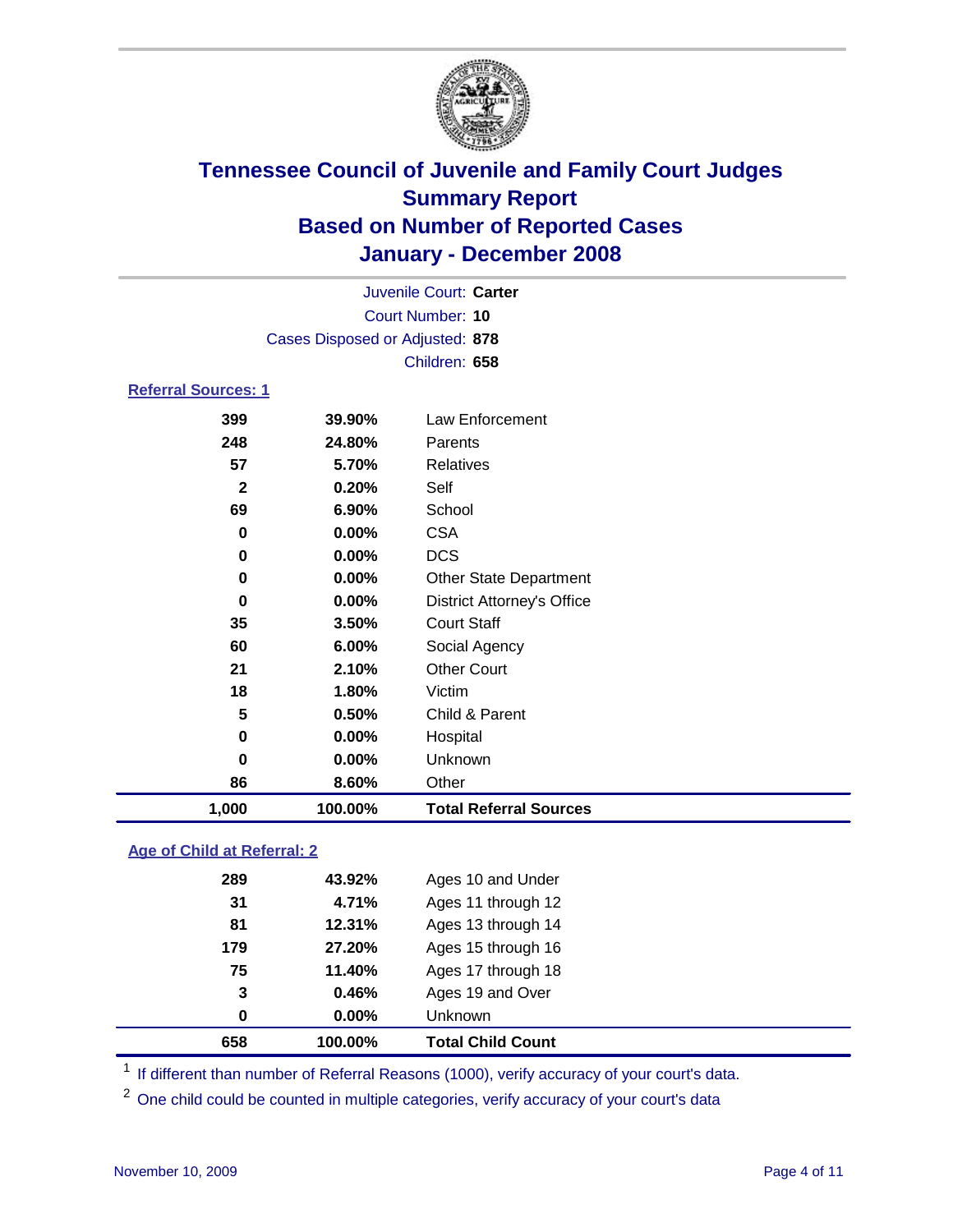

| Juvenile Court: Carter                  |                                 |                          |  |  |
|-----------------------------------------|---------------------------------|--------------------------|--|--|
| <b>Court Number: 10</b>                 |                                 |                          |  |  |
|                                         | Cases Disposed or Adjusted: 878 |                          |  |  |
| Children: 658                           |                                 |                          |  |  |
| Sex of Child: 1                         |                                 |                          |  |  |
| 378                                     | 57.45%                          | Male                     |  |  |
| 280                                     | 42.55%                          | Female                   |  |  |
| $\bf{0}$                                | 0.00%                           | Unknown                  |  |  |
| 658                                     | 100.00%                         | <b>Total Child Count</b> |  |  |
| <b>Race of Child: 1</b>                 |                                 |                          |  |  |
| 641                                     | 97.42%                          | White                    |  |  |
| 13                                      | 1.98%                           | African American         |  |  |
| 0                                       | 0.00%                           | Native American          |  |  |
| 0                                       | 0.00%                           | Asian                    |  |  |
| $\mathbf 2$                             | 0.30%                           | Mixed                    |  |  |
| $\overline{\mathbf{2}}$                 | 0.30%                           | Unknown                  |  |  |
| 658                                     | 100.00%                         | <b>Total Child Count</b> |  |  |
| <b>Hispanic Origin: 1</b>               |                                 |                          |  |  |
| $\bf{0}$                                | 0.00%                           | Yes                      |  |  |
| 658                                     | 100.00%                         | <b>No</b>                |  |  |
| $\mathbf 0$                             | 0.00%                           | Unknown                  |  |  |
| 658                                     | 100.00%                         | <b>Total Child Count</b> |  |  |
| <b>School Enrollment of Children: 1</b> |                                 |                          |  |  |
| 645                                     | 98.02%                          | Yes                      |  |  |
| $\bf{0}$                                | 0.00%                           | No                       |  |  |
| 13                                      | 1.98%                           | Unknown                  |  |  |
| 658                                     | 100.00%                         | <b>Total Child Count</b> |  |  |

One child could be counted in multiple categories, verify accuracy of your court's data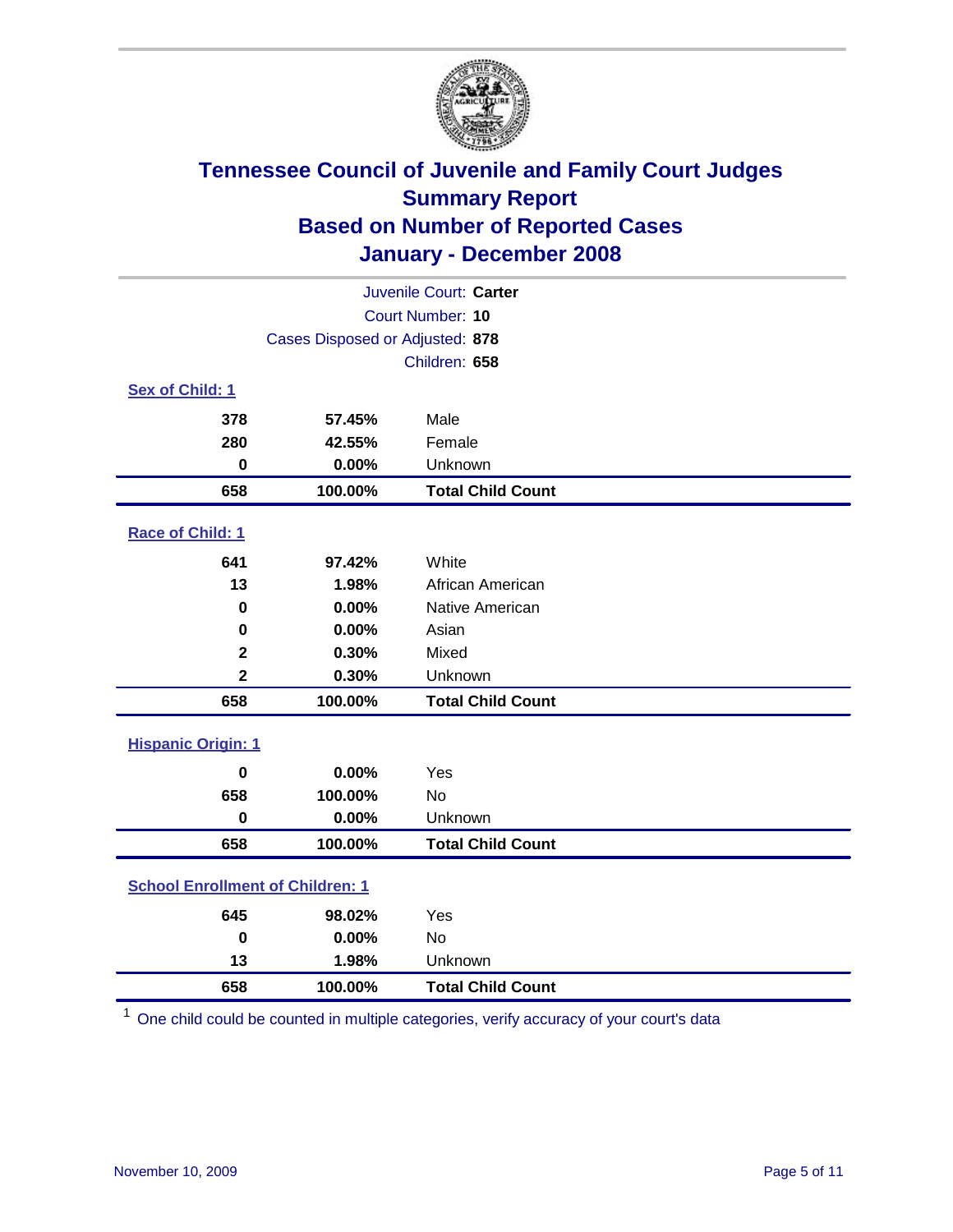

Court Number: **10** Juvenile Court: **Carter** Cases Disposed or Adjusted: **878** Children: **658**

#### **Living Arrangement of Child at Time of Referral: 1**

| 658 | 100.00%  | <b>Total Child Count</b>     |
|-----|----------|------------------------------|
| 46  | 6.99%    | Other                        |
| 2   | 0.30%    | Unknown                      |
| 0   | $0.00\%$ | Independent                  |
| 0   | $0.00\%$ | In an Institution            |
| 0   | $0.00\%$ | In a Residential Center      |
| 1   | 0.15%    | In a Group Home              |
| 4   | 0.61%    | With Foster Family           |
| 18  | 2.74%    | With Adoptive Parents        |
| 25  | 3.80%    | <b>With Relatives</b>        |
| 52  | 7.90%    | <b>With Father</b>           |
| 308 | 46.81%   | <b>With Mother</b>           |
| 4   | 0.61%    | With Mother and Stepfather   |
| 0   | $0.00\%$ | With Father and Stepmother   |
| 198 | 30.09%   | With Both Biological Parents |
|     |          |                              |

#### **Type of Detention: 2**

| 878 | 100.00%  | <b>Total Detention Count</b> |  |
|-----|----------|------------------------------|--|
| 16  | 1.82%    | Other                        |  |
| 826 | 94.08%   | Does Not Apply               |  |
| 0   | $0.00\%$ | <b>Unknown</b>               |  |
| 0   | 0.00%    | <b>Psychiatric Hospital</b>  |  |
| 0   | $0.00\%$ | Jail - No Separation         |  |
| 0   | $0.00\%$ | Jail - Partial Separation    |  |
| 0   | $0.00\%$ | Jail - Complete Separation   |  |
| 36  | 4.10%    | Juvenile Detention Facility  |  |
| 0   | $0.00\%$ | Non-Secure Placement         |  |
|     |          |                              |  |

<sup>1</sup> One child could be counted in multiple categories, verify accuracy of your court's data

<sup>2</sup> If different than number of Cases (878) verify accuracy of your court's data.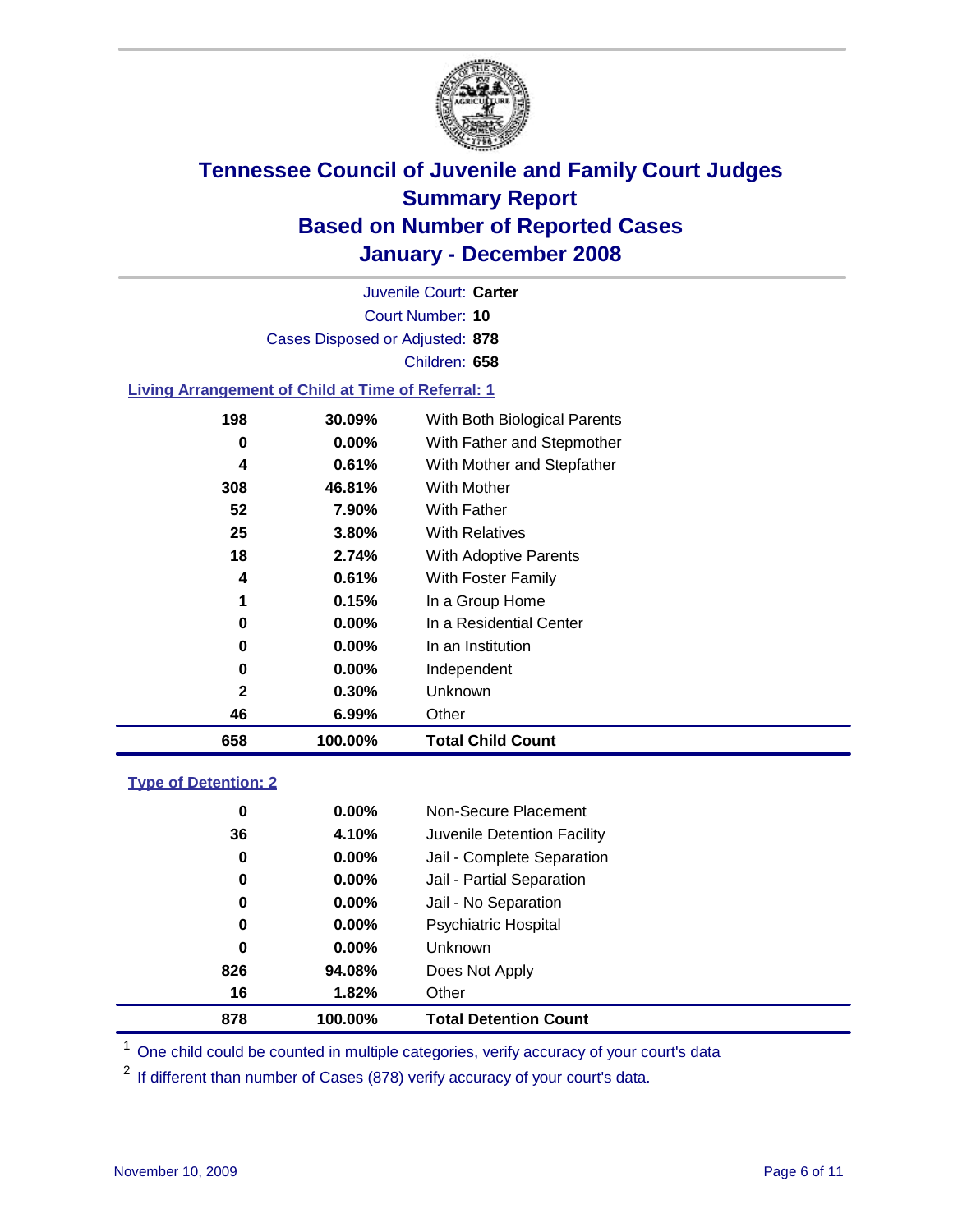

| Juvenile Court: Carter                             |                                 |                                      |  |  |  |  |
|----------------------------------------------------|---------------------------------|--------------------------------------|--|--|--|--|
|                                                    | Court Number: 10                |                                      |  |  |  |  |
|                                                    | Cases Disposed or Adjusted: 878 |                                      |  |  |  |  |
|                                                    | Children: 658                   |                                      |  |  |  |  |
| <b>Placement After Secure Detention Hearing: 1</b> |                                 |                                      |  |  |  |  |
| 28                                                 | 3.19%                           | Returned to Prior Living Arrangement |  |  |  |  |
| 1                                                  | 0.11%                           | Juvenile Detention Facility          |  |  |  |  |
| 0                                                  | 0.00%                           | Jail                                 |  |  |  |  |
| 5                                                  | 0.57%                           | Shelter / Group Home                 |  |  |  |  |
| 17                                                 | 1.94%                           | <b>Foster Family Home</b>            |  |  |  |  |
| 0                                                  | 0.00%                           | Psychiatric Hospital                 |  |  |  |  |
| 0                                                  | 0.00%                           | Unknown                              |  |  |  |  |
| 825                                                | 93.96%                          | Does Not Apply                       |  |  |  |  |
| 2                                                  | 0.23%                           | Other                                |  |  |  |  |
| 878                                                | 100.00%                         | <b>Total Placement Count</b>         |  |  |  |  |
|                                                    |                                 |                                      |  |  |  |  |
| <b>Intake Actions: 2</b>                           |                                 |                                      |  |  |  |  |
| 999                                                | 99.90%                          | <b>Petition Filed</b>                |  |  |  |  |
| 1                                                  | 0.10%                           | <b>Motion Filed</b>                  |  |  |  |  |
| $\bf{0}$                                           | 0.00%                           | <b>Citation Processed</b>            |  |  |  |  |
| 0                                                  | 0.00%                           | Notification of Paternity Processed  |  |  |  |  |
| $\bf{0}$                                           | 0.00%                           | Scheduling of Judicial Review        |  |  |  |  |
| $\bf{0}$                                           | 0.00%                           | Scheduling of Administrative Review  |  |  |  |  |
| 0                                                  | 0.00%                           | Scheduling of Foster Care Review     |  |  |  |  |
| $\bf{0}$                                           | 0.00%                           | Unknown                              |  |  |  |  |
| 0                                                  | 0.00%                           | Does Not Apply                       |  |  |  |  |
| 0                                                  | 0.00%                           | Other                                |  |  |  |  |
| 1,000                                              | 100.00%                         | <b>Total Intake Count</b>            |  |  |  |  |

<sup>1</sup> If different than number of Cases (878) verify accuracy of your court's data.

<sup>2</sup> If different than number of Referral Reasons (1000), verify accuracy of your court's data.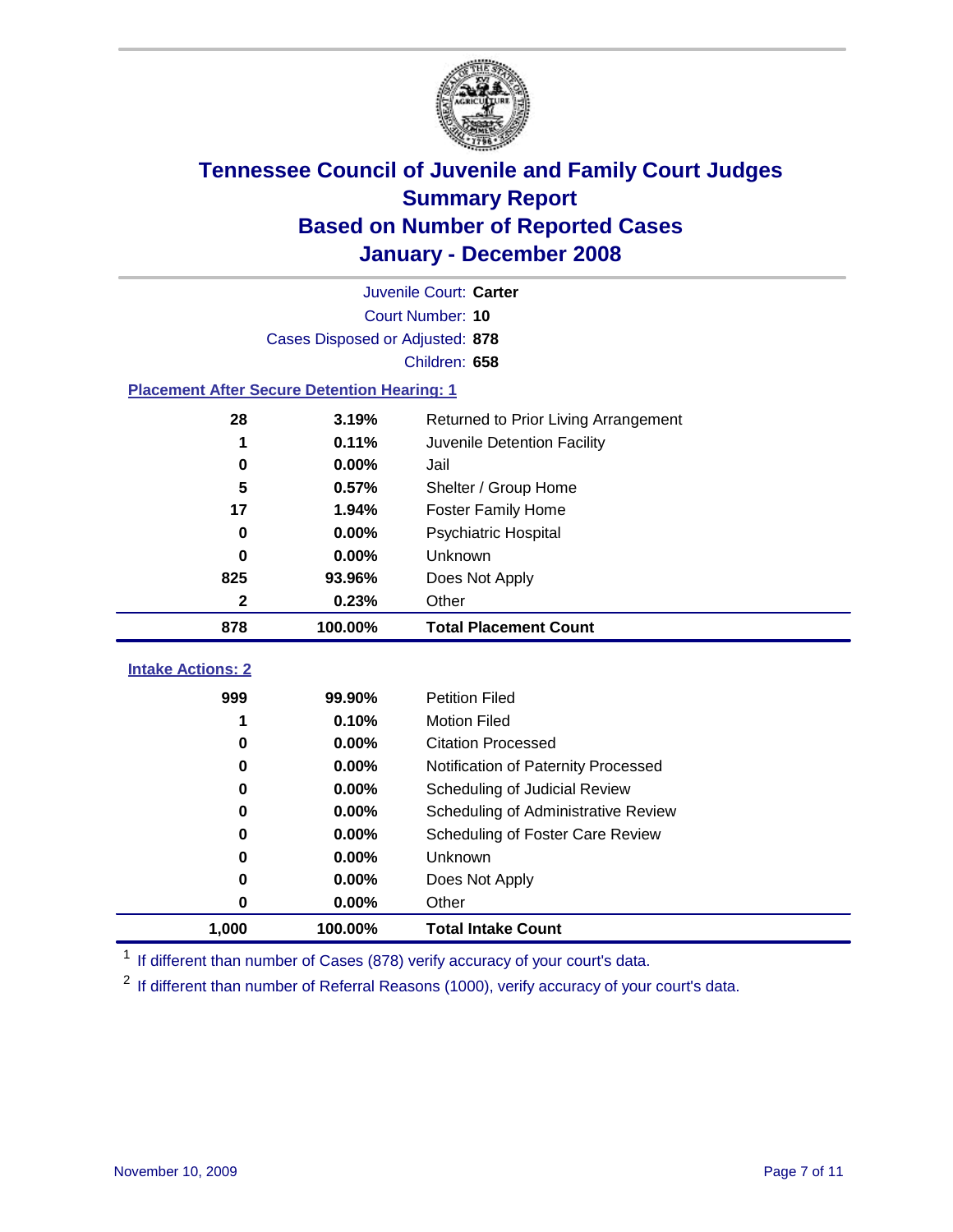

Court Number: **10** Juvenile Court: **Carter** Cases Disposed or Adjusted: **878** Children: **658**

#### **Last Grade Completed by Child: 1**

| 0        | 0.00%   | Too Young for School     |
|----------|---------|--------------------------|
| 0        | 0.00%   | Preschool                |
| $\bf{0}$ | 0.00%   | Kindergarten             |
| 20       | 3.04%   | 1st Grade                |
| 14       | 2.13%   | 2nd Grade                |
| 16       | 2.43%   | 3rd Grade                |
| 16       | 2.43%   | 4th Grade                |
| 26       | 3.95%   | 5th Grade                |
| 16       | 2.43%   | 6th Grade                |
| 36       | 5.47%   | 7th Grade                |
| 28       | 4.26%   | 8th Grade                |
| 66       | 10.03%  | 9th Grade                |
| 79       | 12.01%  | 10th Grade               |
| 64       | 9.73%   | 11th Grade               |
| 57       | 8.66%   | 12th Grade               |
| 0        | 0.00%   | Non-Graded Special Ed    |
| 0        | 0.00%   | <b>GED</b>               |
| 0        | 0.00%   | Graduated                |
| 0        | 0.00%   | Never Attended School    |
| 28       | 4.26%   | Unknown                  |
| 192      | 29.18%  | Other                    |
| 658      | 100.00% | <b>Total Child Count</b> |

### **Enrolled in Special Education: 1**

<sup>1</sup> One child could be counted in multiple categories, verify accuracy of your court's data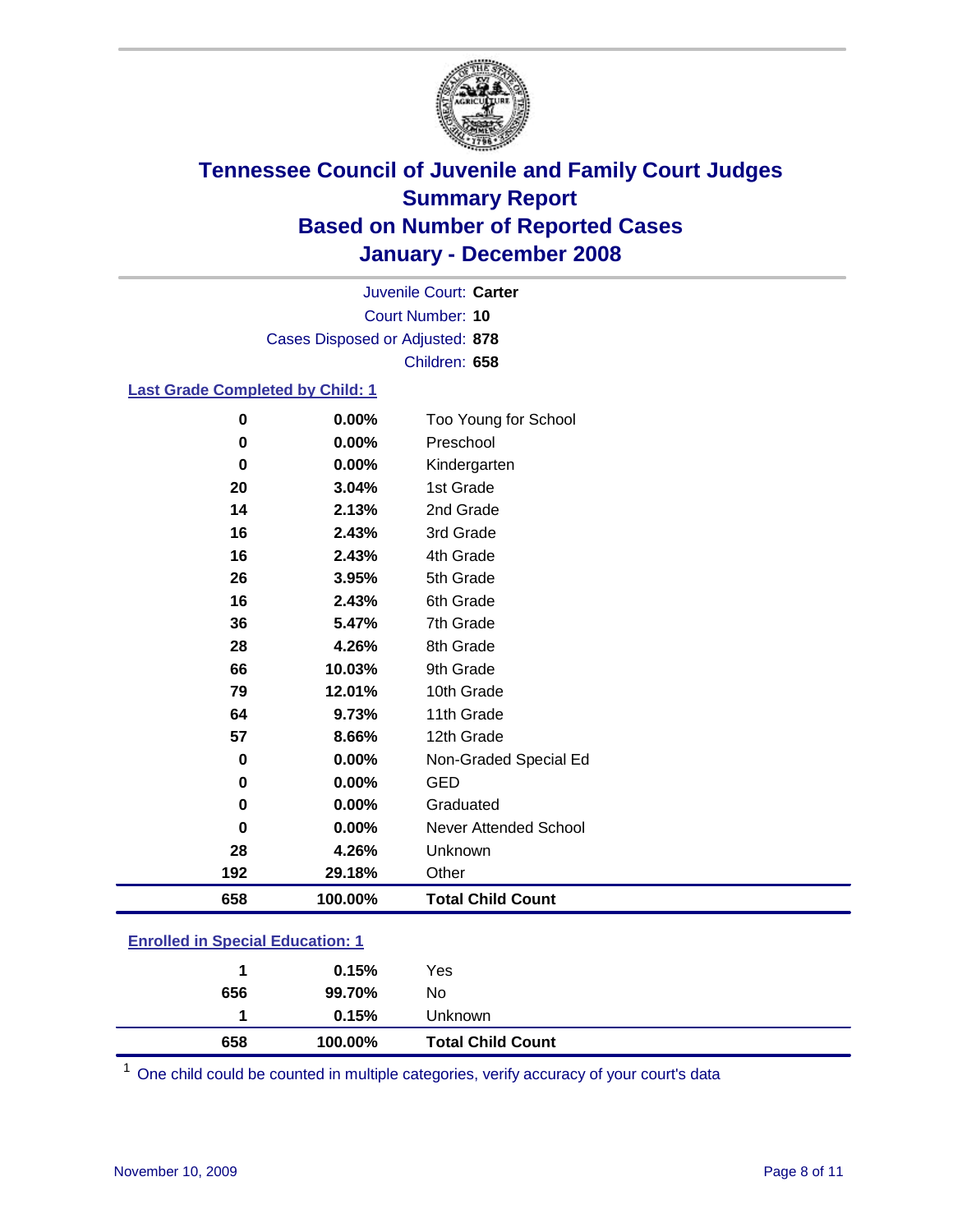

| Juvenile Court: Carter       |                                 |                           |  |  |  |
|------------------------------|---------------------------------|---------------------------|--|--|--|
|                              | Court Number: 10                |                           |  |  |  |
|                              | Cases Disposed or Adjusted: 878 |                           |  |  |  |
|                              |                                 | Children: 658             |  |  |  |
| <b>Action Executed By: 1</b> |                                 |                           |  |  |  |
| 998                          | 99.80%                          | Judge                     |  |  |  |
| $\mathbf{2}$                 | 0.20%                           | Referee                   |  |  |  |
| 0                            | $0.00\%$                        | <b>YSO</b>                |  |  |  |
| 0                            | $0.00\%$                        | Other                     |  |  |  |
| 0                            | $0.00\%$                        | Unknown                   |  |  |  |
| 1,000                        | 100.00%                         | <b>Total Action Count</b> |  |  |  |

#### **Formal / Informal Actions: 1**

| 222          | 22.20%   | Dismissed                                        |
|--------------|----------|--------------------------------------------------|
| 0            | $0.00\%$ | Retired / Nolle Prosequi                         |
| 452          | 45.20%   | <b>Complaint Substantiated Delinquent</b>        |
| 13           | 1.30%    | <b>Complaint Substantiated Status Offender</b>   |
| 61           | 6.10%    | <b>Complaint Substantiated Dependent/Neglect</b> |
| 0            | $0.00\%$ | <b>Complaint Substantiated Abused</b>            |
| 0            | $0.00\%$ | <b>Complaint Substantiated Mentally III</b>      |
| 24           | 2.40%    | Informal Adjustment                              |
| 0            | $0.00\%$ | <b>Pretrial Diversion</b>                        |
| $\mathbf{2}$ | 0.20%    | <b>Transfer to Adult Court Hearing</b>           |
| 9            | 0.90%    | Charges Cleared by Transfer to Adult Court       |
| 1            | 0.10%    | Special Proceeding                               |
| 0            | $0.00\%$ | <b>Review Concluded</b>                          |
| 215          | 21.50%   | Case Held Open                                   |
| 1            | 0.10%    | Other                                            |
| 0            | $0.00\%$ | Unknown                                          |
| 1,000        | 100.00%  | <b>Total Action Count</b>                        |

<sup>1</sup> If different than number of Referral Reasons (1000), verify accuracy of your court's data.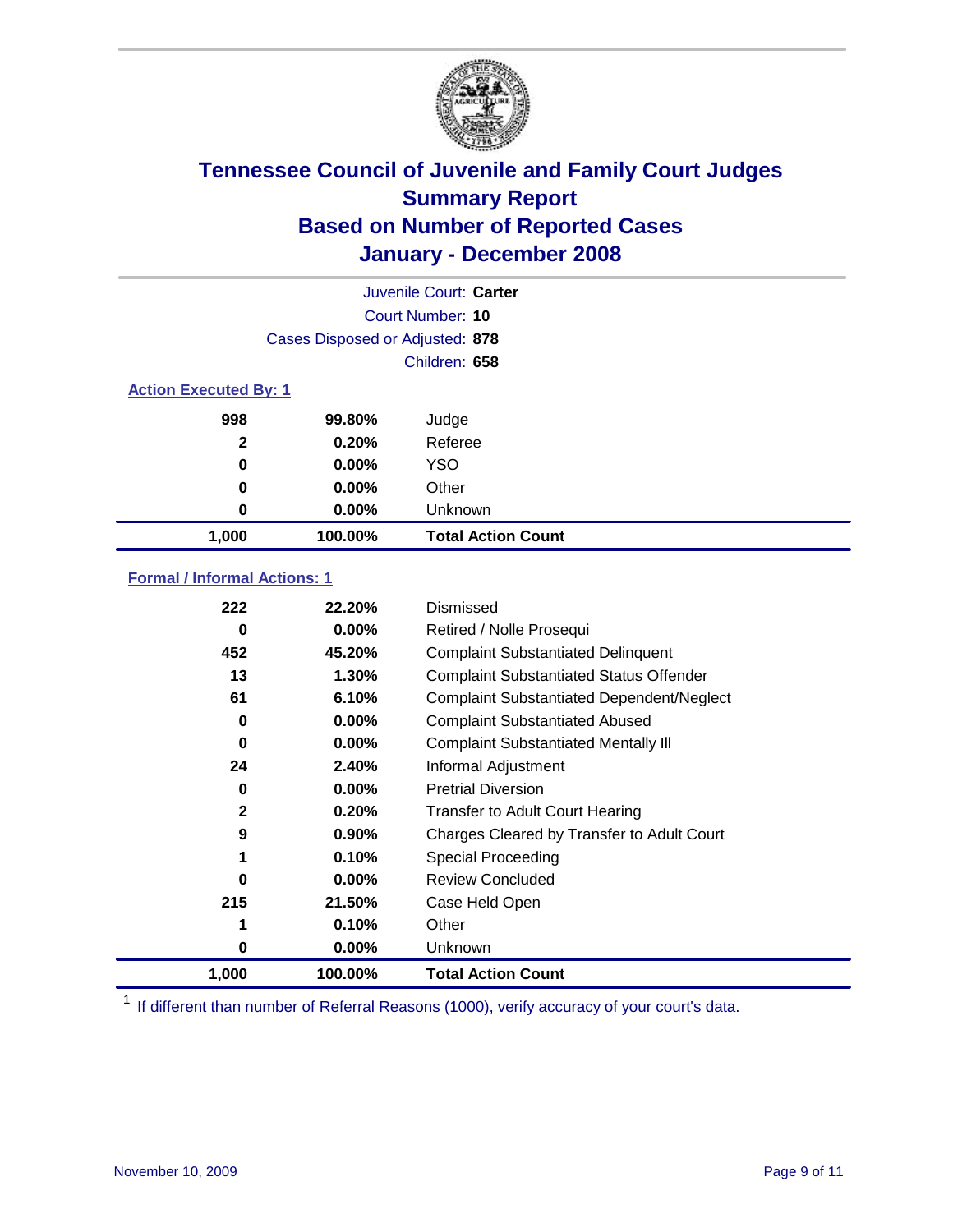

|                       |                                 | Juvenile Court: Carter                                |
|-----------------------|---------------------------------|-------------------------------------------------------|
|                       |                                 | <b>Court Number: 10</b>                               |
|                       | Cases Disposed or Adjusted: 878 |                                                       |
|                       |                                 | Children: 658                                         |
| <b>Case Outcomes:</b> |                                 | There can be multiple outcomes for one child or case. |
| 157                   | 9.02%                           | Case Dismissed                                        |
| 0                     | 0.00%                           | Case Retired or Nolle Prosequi                        |
| 4                     | 0.23%                           | Warned / Counseled                                    |
| 119                   | 6.84%                           | Held Open For Review                                  |
| 106                   | 6.09%                           | Supervision / Probation to Juvenile Court             |
| 0                     | 0.00%                           | <b>Probation to Parents</b>                           |
| 1                     | 0.06%                           | Referral to Another Entity for Supervision / Service  |
| 2                     | 0.11%                           | Referred for Mental Health Counseling                 |
| 0                     | 0.00%                           | Referred for Alcohol and Drug Counseling              |
| 0                     | 0.00%                           | <b>Referred to Alternative School</b>                 |
| 23                    | 1.32%                           | Referred to Private Child Agency                      |
| 0                     | 0.00%                           | Referred to Defensive Driving School                  |
| 0                     | 0.00%                           | Referred to Alcohol Safety School                     |
| 0                     | 0.00%                           | Referred to Juvenile Court Education-Based Program    |
| 0                     | 0.00%                           | Driver's License Held Informally                      |
| 0                     | 0.00%                           | <b>Voluntary Placement with DMHMR</b>                 |
| 0                     | 0.00%                           | <b>Private Mental Health Placement</b>                |
| 0                     | 0.00%                           | <b>Private MR Placement</b>                           |
| 1                     | 0.06%                           | Placement with City/County Agency/Facility            |
| 0                     | 0.00%                           | Placement with Relative / Other Individual            |
| 339                   | 19.47%                          | Fine                                                  |
| 0                     | 0.00%                           | <b>Public Service</b>                                 |
| 21                    | 1.21%                           | Restitution                                           |
| 0                     | 0.00%                           | <b>Runaway Returned</b>                               |
| 51                    | 2.93%                           | No Contact Order                                      |
| 0                     | 0.00%                           | Injunction Other than No Contact Order                |
| 0                     | 0.00%                           | <b>House Arrest</b>                                   |
| 0                     | 0.00%                           | <b>Court Defined Curfew</b>                           |
| 0                     | 0.00%                           | Dismissed from Informal Adjustment                    |
| 0                     | 0.00%                           | <b>Dismissed from Pretrial Diversion</b>              |
| 0                     | 0.00%                           | Released from Probation                               |
| 0                     | 0.00%                           | <b>Transferred to Adult Court</b>                     |
| 7                     | 0.40%                           | <b>DMHMR Involuntary Commitment</b>                   |